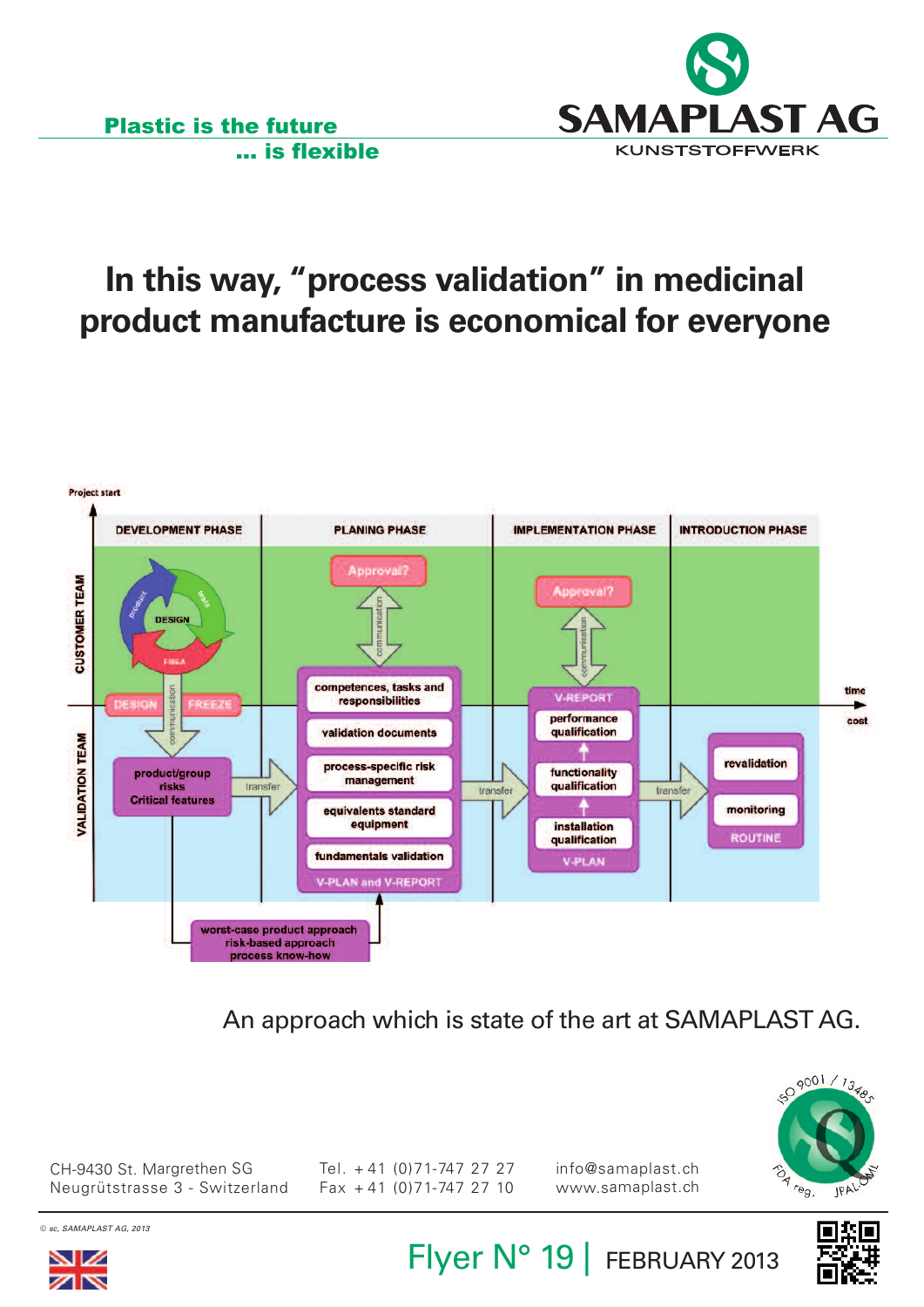

#### **The sector is battling with this problem**

Various laws and harmonised norms (e.g. MDD 93/42 EEC or 21 CFR Part 820) have to be adhered to in the manufacture of medicinal products . Here, a particularly important aspect is process validation, i.e. proof of suitability in the production of medicinal products for processes such as injection moulding, packaging (sealing) and gamma-sterilisation.

Experience has shown that the fundamental requirements are the creation of framework conditions such as the implementation of a GxP-environment, the qualification of the machines and facilities, the validation of the implemented software and the calibration of the respective instruments and measuring systems applied. In addition, personnel needs to have a high level of knowledge, significant experience and know-how and and an immense personnel expenditure is necessary.



Picture: medicinal product - Implant

The resulting problem that many medicinal product manufacturers have are the high costs which occur from process validation due to significant time, personnel and material costs. But who carries these costs? In most cases, the medical customer is not willing to pay the costs in their entirety which means that such costs are carried by the product itself. The consequence: price increases and reduced competitiveness.

Even today, there is neither guidelines nor a manual which regulates process validation economically and therefore keeps costs within limits. Therefore, the SMEs active in this field need to have a great deal of creativity and the will to innovate in order to develop economic and practical models for the adherence to standard requirements in process validation which result from the existing regulatory environment, i.e. laws and norms.



Figure: Legal basis EU and USA<sup>1</sup>

<sup>1</sup><br>from master thesis, An economic, practice-oriented approach for the implementation of standard requirements "Process validation" in medicinal product manufacture, Scheffknecht B., 2012.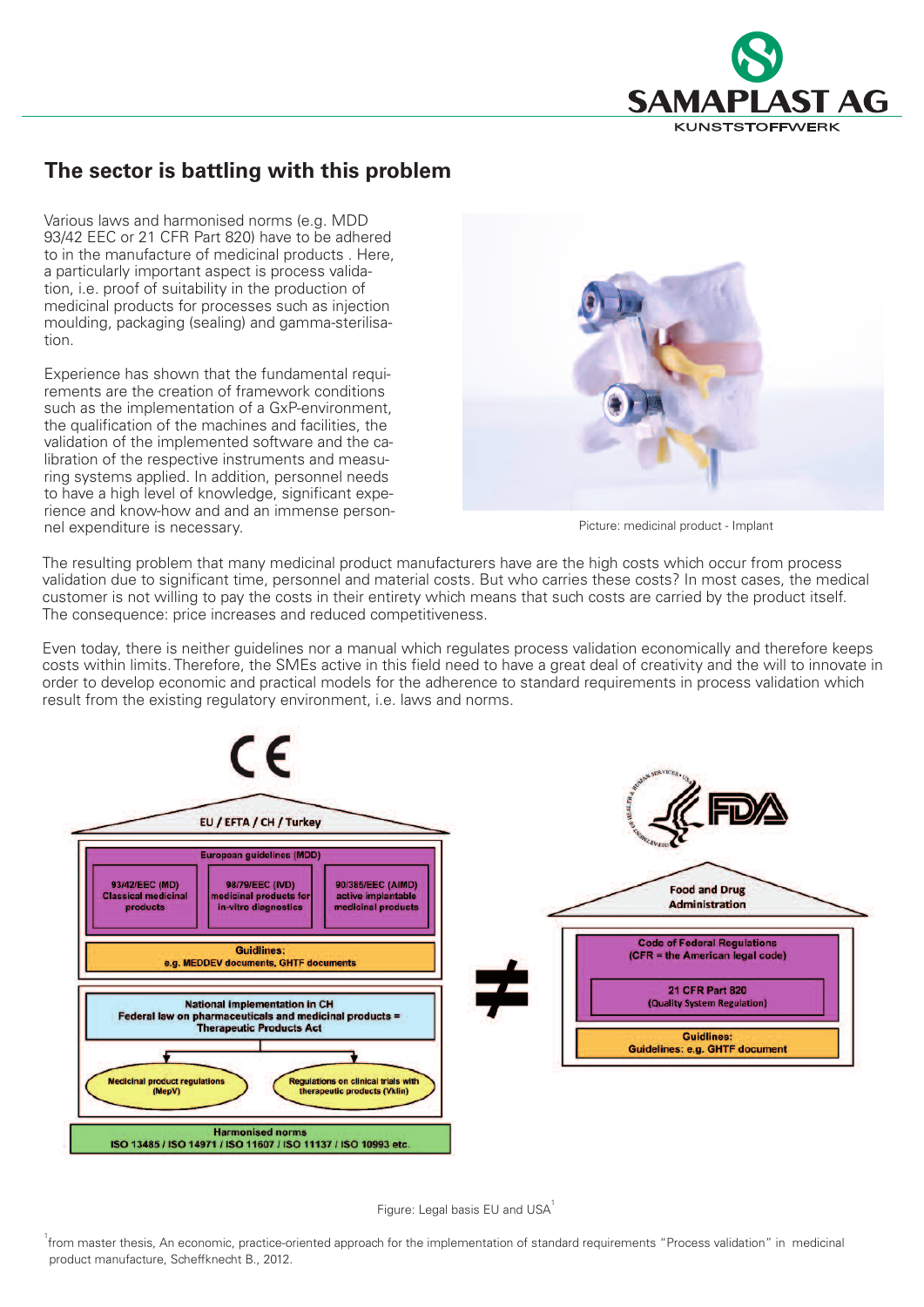

#### **This is how we solve this problem at SAMAPLAST AG**

At this juncture, we can offer a solution: Based upon the objective that the validation of medicinal products has to be economical, the author of the study, Boris Scheffknecht, places the existing guidelines under a microscope and puts together a compendium which includes the legal requirements and norms. The study provides a representative overview of the mustcriteria.

Subsequently, the practice was investigated in that numerous questionnaires were sent to customers, suppliers and renowned experts. A matrix was created using the analysis of current practices. This enabled the current situation to be visualised and made comprehensible.

In a further, decisive step, the author derived 15 starting points and divided his recommendations into general and process oriented parts.

Amongst other things, a standardisation of procedures and documents such as ergonomic templates or SOPs as well as the equipment – equivalence proof –, of the resources and materials is an indispensable precondition for particular economic efficiency. A further important step on the way to cost reductions for the customer are timely planning and communication – both external and internal – and a well-trained and experienced validation team which is – not only – working in this area.

Vital milestones on the way towards cost optimisation in project/product specific process validation is a timely designfreeze, the validation in process know-how, a risk based approach with the focus on patient risk, the criticality of the components or the process influences as well as a worst-case-product approach and the referencing on a fundamentals/basis validation.

In the final section of the paper, the potential for improved efficiency in relation to the phases for the process validation which lies in the development and planning phases is examined. If the company is already in the implementation phase or even in the introduction phase, then the opportunities for improvement are often gone. The following model, based on the insights obtained by this paper, illustrates an economic implementation of the process "injection moulding".



Figure: implementation model – injection moulding process<sup>1</sup>